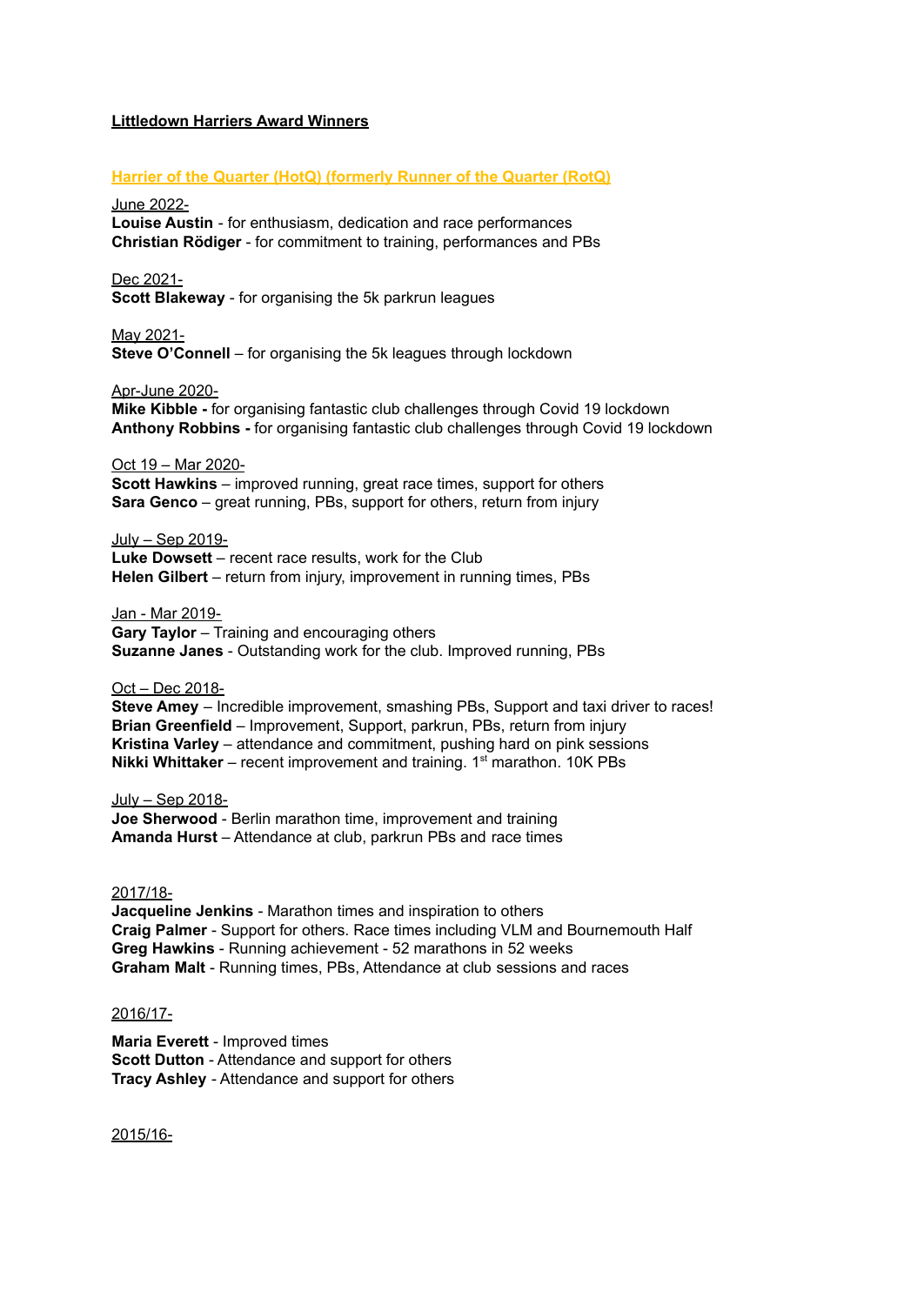**Trish Reilly** - Turnout at session and races **Simon Davies** - Work for club and support for others **Graham Malt** - Marathons and attendance

### 2014/15-

**Matt Brown** - Marathon times, Improved running **Kevin Dowsett** - Running times and support for others

#### 2013/14-

**Carmel Ryan** - Support and encouragement and running times **Steve Williams** - Improved times, Club turnout

**Members' Runner of the Year and Bush Foreman Trophy Winners**

#### **2021/2022 -**

Bush Foreman Trophy - **Paul Turle**

### **2018/2019 -**

Members' Runner of the Year - Male – **Joe Sherwood** / Female – **Suzanne Janes** Bush Foreman Trophy – **Suzanne Janes**

# **2017/2018 -**

Members' Runner of the Year - Male - **James Davies** / Female - **Caroline Horder**

Bush Foreman Trophy - **Janet Hooper**

# **2016/2017 -**

Members' Runner of the Year - **Jacqueline Jenkins** - Exceptional running over all distances from parkrun to marathon

Bush Foreman Trophy - **Phil Sparkes** – For his work with the Club Championship

#### **2015/2016 -**

Members' Runner of the Year - **Caroline Horder** for her outstanding performances throughout the year. Particular reference was made to her achievements in her age group at the Virgin London Marathon

Bush Foreman Trophy – **Kevin Dowsett** for his contribution not only to the club but to road running within Dorset. Despite being injured and not competing himself, Kev is actively involved in Beginners Coaching, Littledown 5, Littledown Marathon, Parkrun and is a long-standing committee member.

### **2014/2015 -**

Members' Runner of the Year - **Steve Williams** who has been very active within the club as Men's Captain as well as having some exceptional results in his races

Bush Foreman Trophy – **Ken Ballam** for his outstanding contribution to many aspects of the running